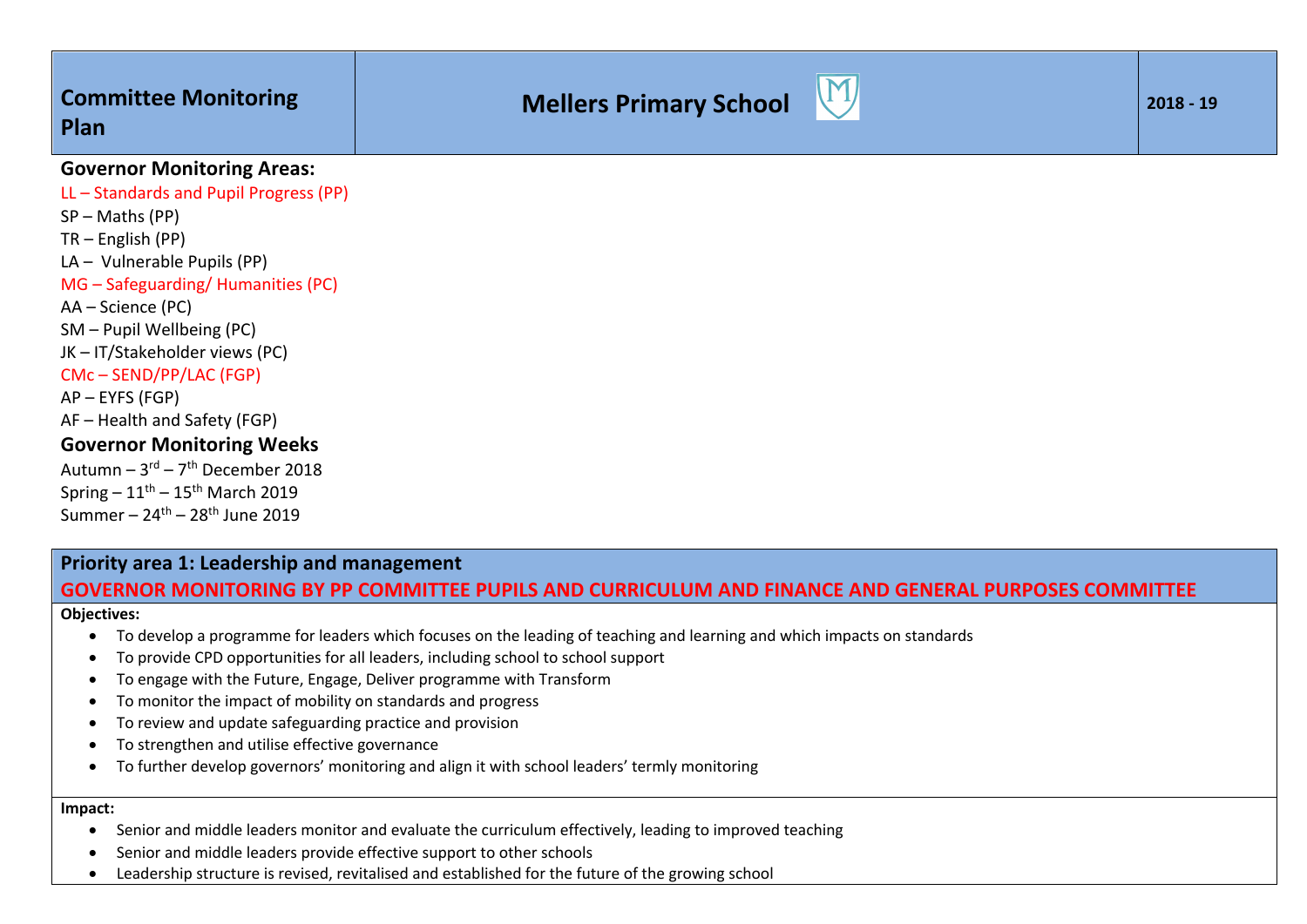- The school has a policy and practice to support mobile pupils
- Safeguarding practice remains at least good
- Governance remains at least good

| <b>Objective</b>                                                                                                                 | <b>Specific Actions</b>                                                                                                                                                                                                                                                        | <b>Timeline</b> | Lead<br><b>Staff/Governor</b>                                         |
|----------------------------------------------------------------------------------------------------------------------------------|--------------------------------------------------------------------------------------------------------------------------------------------------------------------------------------------------------------------------------------------------------------------------------|-----------------|-----------------------------------------------------------------------|
| To develop a programme for<br>leaders which focuses on the<br>leading of teaching and learning<br>and which impacts on standards | AD and LP to feed back to PP Committee on<br>the impact on standards<br>Governor participation in learning walks in<br><b>GMW</b> in their area                                                                                                                                |                 | AD/LP/JB/LD<br>Governor<br>LL.<br><b>SP</b><br><b>SM</b><br><b>TR</b> |
| To monitor the impact of mobility<br>on standards and progress                                                                   | Attendance at PP meetings by Governors<br>Attendance at work scrutiny sessions                                                                                                                                                                                                 |                 | AD/LP/JB/LD<br>Governor<br>LL<br><b>SP</b><br><b>TR</b>               |
| To review and update<br>safeguarding practice and<br>provision                                                                   | Safeguarding Lead Governor to attend<br>Safeguarding Meetings as an observer                                                                                                                                                                                                   |                 | SE/AD<br>MG                                                           |
| To further develop governors'<br>monitoring and align it with school<br>leaders' termly monitoring                               | Embed GMW and ensure that all Governors<br>make at least one visit to school in that week<br>Ensure all Governors understand what to do<br>at a monitoring visit and how to report it<br>Ensure all Governors know what the<br>Monitoring plan is and the role they play in it |                 | <b>SLT</b><br>CoG<br>All Governors                                    |

# **Priority area 2: Outcomes for learners GOVERNOR MONITORING BY PUPIL PROGRESS COMMITTEE**

#### **Objectives:**

- Raise standards of GLD particularly English and maths
- Improve y1 phonics test results to national levels
- Increase % of pupils achieving greater depth in each year group
- Analyse data of vulnerable groups including pupil premium and Roma
- Plan programmes of work for newly arrived pupils across year

**Impact:**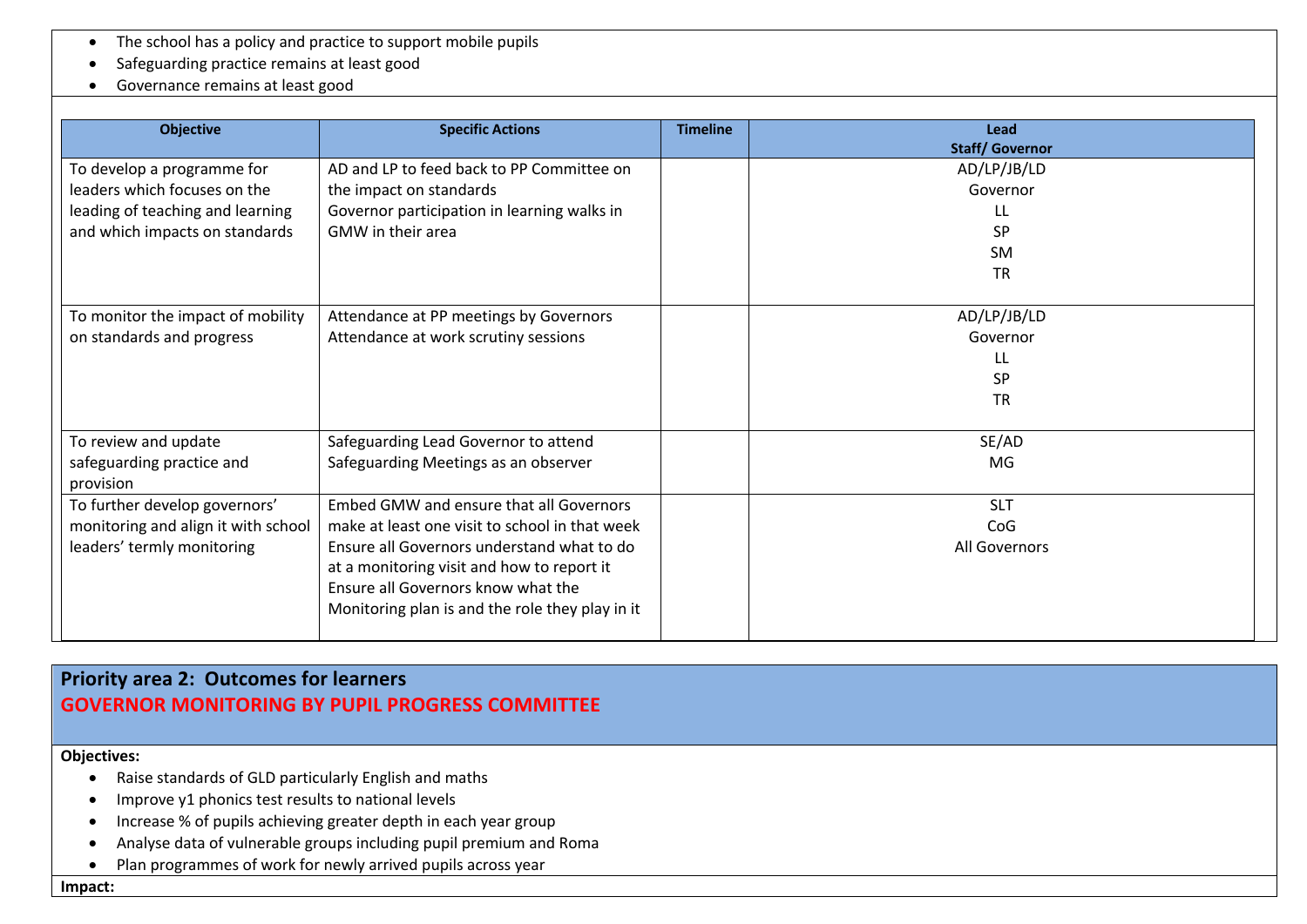- Standards at F2 and Y1 improve to nearer national figures
- The percentage of pupils achieving greater depth in each year group increases to 10%
- Vulnerable groups identified, assessed and appropriate interventions planned
- Newly arrived pupils are quickly identified, supported and make good or better progress
- At least 90% of pupils in each year group make expected progress, and at least 10% make accelerated progress

### **Attainment targets 2018-2019**

| <b>Key Stage</b> | 2019 | <b>Greater depth</b> | 2020 | <b>Greater depth</b> |
|------------------|------|----------------------|------|----------------------|
| <b>F1 GLD</b>    | 35%  |                      | 40%  |                      |
| <b>F2 GLD</b>    | 71%  |                      | 71%  |                      |
| Y1 phonics       | 78%  |                      | 80%  |                      |
| Y2 reading       | 80%  | 25%                  | 80%  | 25%                  |
| Y2 writing       | 75%  | 20%                  | 75%  | 15%                  |
| Y2 maths         | 83%  | 22%                  | 85%  | 25%                  |
| Y2 combined      | 75%  | 15%                  | 75%  | 18%                  |
| Y6 reading       | 80%  | 35%                  | 80%  | 25%                  |
| Y6 writing       | 72%  | 18%                  | 80%  | 15%                  |
| Y6 maths         | 79%  | 38%                  | 85%  | 25%                  |
| Y6 combined      | 69%  | 10%                  | 70%  | 15%                  |

| <b>Objective</b>                   | <b>Specific Actions</b>                     | <b>Timeline</b> | <b>Lead</b><br><b>Staff/Governor</b> |
|------------------------------------|---------------------------------------------|-----------------|--------------------------------------|
| Raise standards of GLD             | Governors with responsibility attend a work | Autumn          | Laura Patel                          |
| particularly English and maths     | scrutiny to look at work from pupils aiming | <b>GMW</b>      | <b>TR</b>                            |
|                                    |                                             |                 |                                      |
|                                    | for GLD                                     |                 | JK                                   |
|                                    | Governors observe some teaching of GLD      | Spring          | AP (EYFS)                            |
|                                    | students                                    | <b>GMW</b>      | <b>SP</b>                            |
|                                    | Governors talk to students aiming for GLD   | Summer          |                                      |
|                                    |                                             | <b>GMW</b>      |                                      |
| Improve y1 phonics test results to | Governor attendance at a PP meeting         | Autumn          | GA                                   |
| national levels                    | Governor observation of phonics teaching    | and Spring      | AP                                   |
|                                    |                                             | <b>GMW</b>      |                                      |
| Analyse data of vulnerable groups  | Termly meeting in GMW with SENCo            | Each GMW        | <b>SE</b>                            |
| including pupil premium and        |                                             |                 | <b>CMc</b>                           |
| Roma                               |                                             |                 | <b>SM</b>                            |
|                                    |                                             |                 | LA                                   |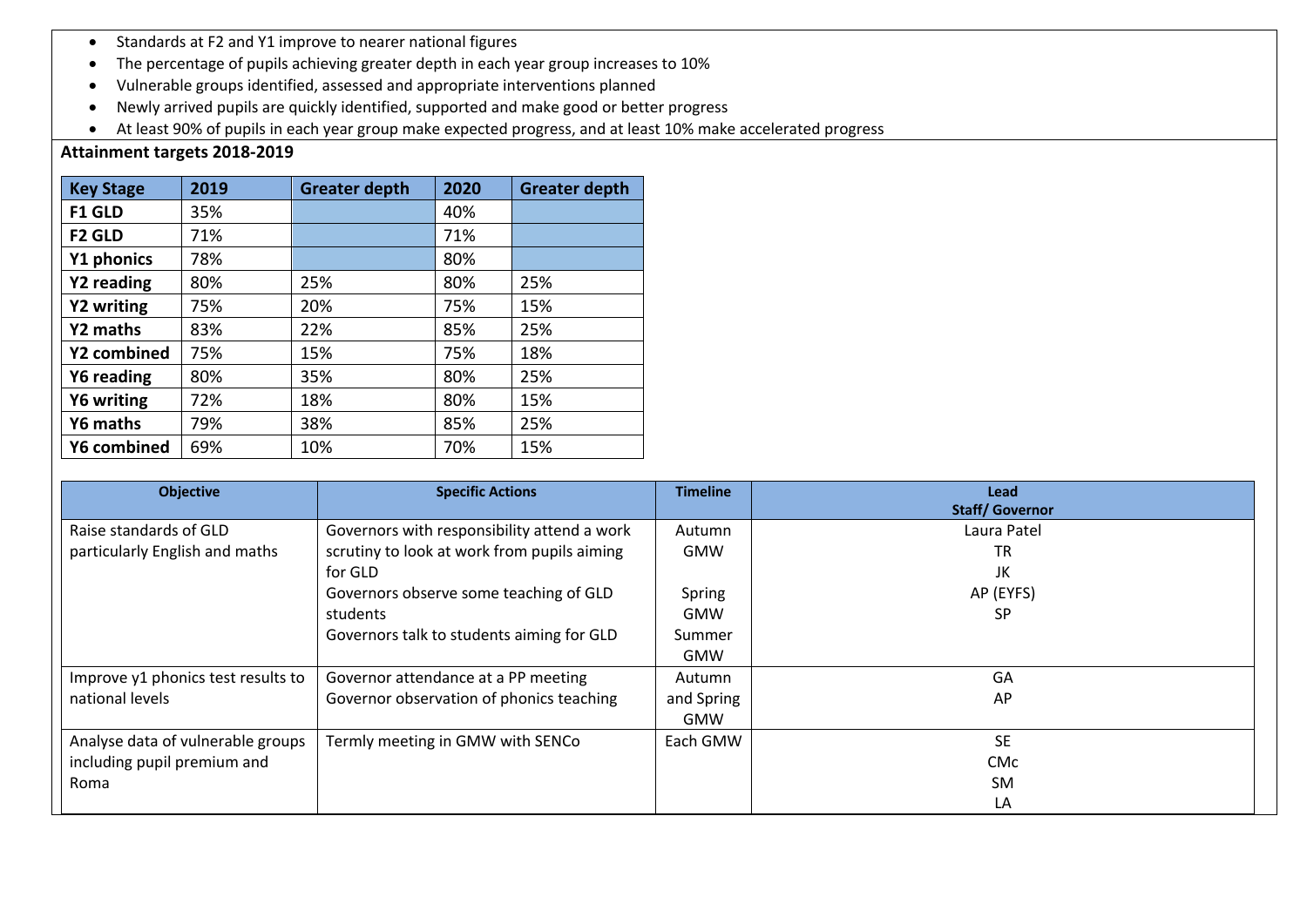## **Priority area 3: Quality of teaching, learning and assessment GOVERNOR MONITORING BY PUPIL PROGRESS AND PUPIL AND CURRICULUM COMMITTEES**

#### **Objectives:**

- To identify areas of weakness from school attainment and progress data eg Y4 and Y5 attainment dip
- To monitor teaching across school for consistency, progression and continuity within year groups and across phases
- To research and implement dialogic teaching as way of raising standards
- To ensure challenge for more able pupils in lessons monitoring planning, teaching and work

#### **Impact:**

- Areas for development from attainment and progress data are quickly identified and acted on
- Monitoring programme established, involving leaders at all levels
- The year's research theme, dialogic teaching, is established and part of all teaching team members' appraisal
- Challenge for more able pupils accelerates progress of all pupils
- To ensure that all teaching at Mellers is at least good, with 40% outstanding

| <b>Objective</b>                  | <b>Specific Actions</b>                     | <b>Timeline</b> | Lead                |
|-----------------------------------|---------------------------------------------|-----------------|---------------------|
|                                   |                                             |                 | staff               |
| To identify areas of weakness     | Governors to attend PP meetings             | Throughout      | Laura Patel         |
| from school attainment and        | Governors to receive reports at PP meetings | the year        | <b>PP Committee</b> |
| progress data eg Y4 and Y5        | Work scrutiny and visits to Yr 4/5          |                 | LΙ                  |
| attainment dip                    |                                             |                 |                     |
| To monitor teaching across school | Governors to conduct a learning walk in     | <b>GMW</b>      | <b>SP</b>           |
| for consistency, progression and  | GMW to their area of monitoring             | Autumn,         | <b>TR</b>           |
| continuity within year groups and |                                             | Spring,         | JK                  |
| across phases                     |                                             | Summer          | <b>MG</b>           |
| To ensure challenge for more able |                                             |                 | AA                  |
| pupils in lessons monitoring      |                                             |                 | <b>SM</b>           |
| planning, teaching and work       |                                             |                 |                     |

## **Priority area 4: Personal development, behaviour and welfare GOVERNOR MONITORING BY PUPIL PROGRESS COMMITTEE**

#### **Objectives:**

- To ensure the ethos and culture remain central to school's work and continues as school expands and meets challenges of a more mobile population
- To ensure that pupils' wellbeing and resilience are developed, particularly in relation to gangs, gun and knife crime
- To relaunch the role and impact of family support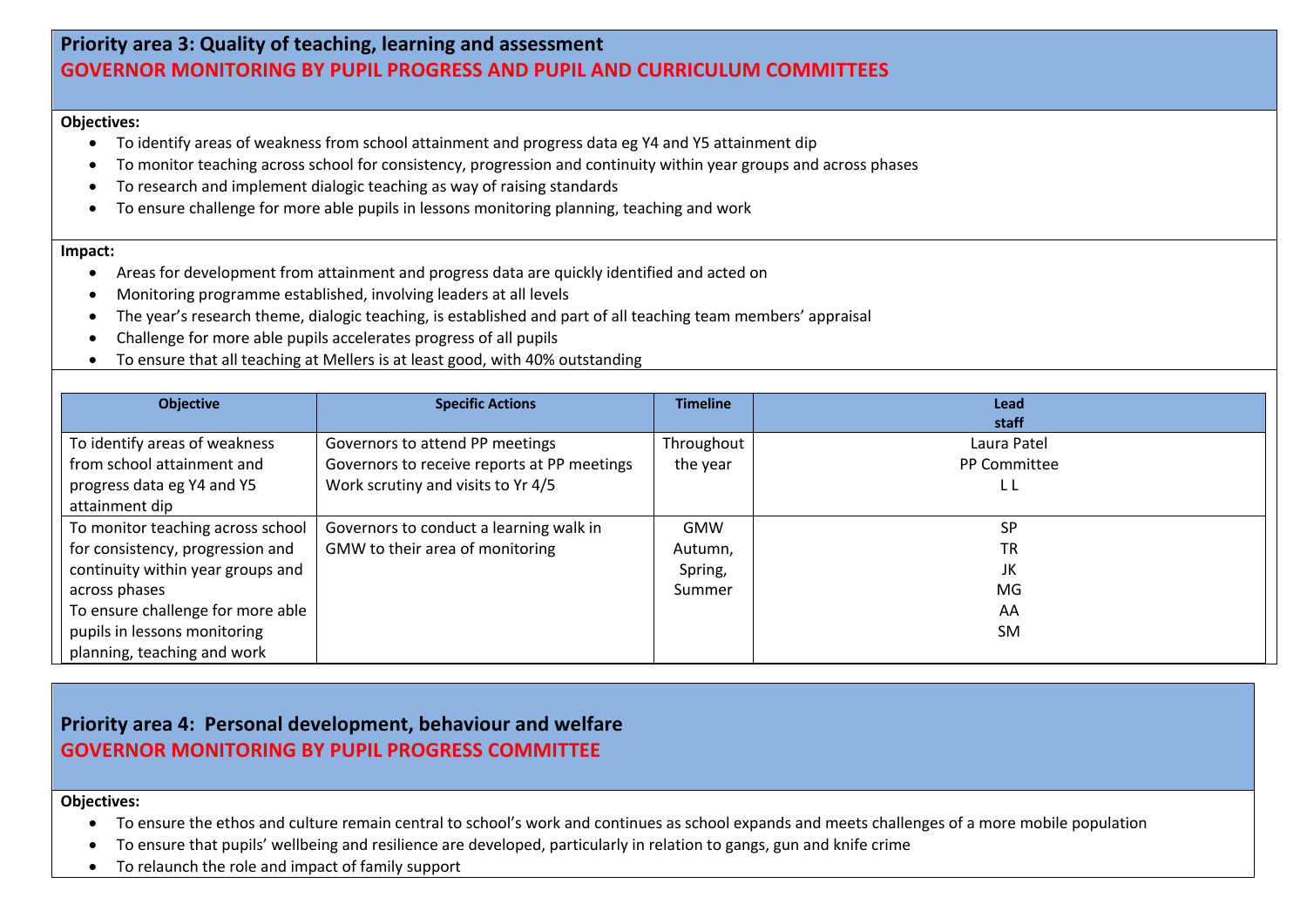• To reduce persistent absenteeism

#### **Impact:**

- The Mellers Way continues to thrive as we expand
- Pupils are more resilient and able to discuss matters of wellbeing and resilience, Success in Schools is established
- Increased family engagement

| <b>Objective</b>                                                                                                                                                                                                                                                                               | <b>Specific Actions</b>                                                                                                                    | <b>Timeline</b>            | Lead<br><b>Staff/Governor</b>                      |
|------------------------------------------------------------------------------------------------------------------------------------------------------------------------------------------------------------------------------------------------------------------------------------------------|--------------------------------------------------------------------------------------------------------------------------------------------|----------------------------|----------------------------------------------------|
| To ensure the ethos and culture<br>remain central to school's work<br>and continues as school expands<br>and meets challenges of a more<br>mobile population<br>To ensure that pupils' wellbeing<br>and resilience are developed,<br>particularly in relation to gangs,<br>gun and knife crime | Governor to join the Pupil Wellbeing Strategy<br>Group<br>PC committee receive feedback from<br>stakeholders and act upon it appropriately | Autumn                     | Shailey Sokoli<br><b>SM</b><br><b>PC Committee</b> |
| To reduce persistent absenteeism                                                                                                                                                                                                                                                               | PP committee receive feedback regarding<br>Pas and their reduction                                                                         | Autumn<br>spring<br>Summer | <b>PP Committee</b>                                |

# **Priority area 4: Early years' provision GOVERNOR MONITORING BY PUPIL PROGRESS COMMITTEE, FINANCE AND GENERAL PURPOSES COMMITTEE AND PUPIL AND CURRICULUM COMMITTEE**

#### **Objectives:**

- To provide opportunities for play therapy in the early years
- To embed the maths mastery approach to teaching maths
- Increase the percentage of parents reading at home with their children
- More children to reach the GLD or exceeding in writing
- To improve the continuous provision opportunities in maths, reading and writing

#### **Impact:**

- Data at the end of F1 and F2 shows that pupils make accelerated progress from their low starting points
- Vulnerable pupils' needs addressed through play therapy
- Maths mastery embedded
- Parents' meetings and information sessions embeds reading at home
- More children are competent writers